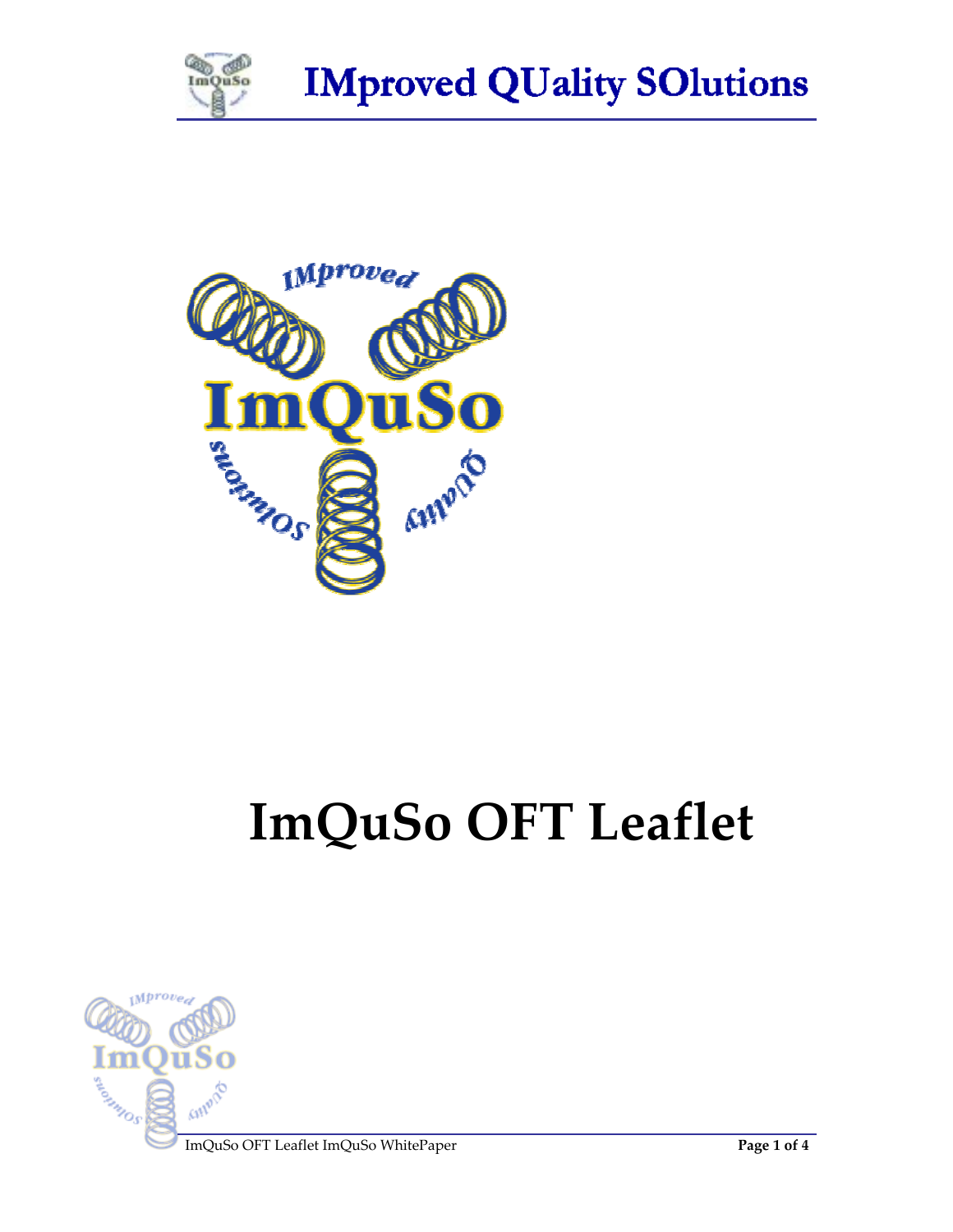

OFT generates MS Word templates for different type of documents

The tool is MS word file with macros (Visual Basic Applications) that presents the user a selection menu at opening with a list of template to select from. After selection of a template a new document will be generated with the content of the desired template and the OFT (master) document will be closed.

For non word templates (or word templates with a different layout) a link will be invoked to download the template from a specific location.

OFT has some help info embedded. OFT has a link to a document ID (number) generator. OFT has filters to narrow the length of the template picklist

### **User Advantages:**

- One entry point for all templates
- Everybody uses consistent (nd latest versions) of templates
- Templates can be generated ofline (local copy of OFT file)
- Templates selectable from picklist
- Predefined filters to shorten the picklist list (Discipline & Process)
- Limited help available
- User manual available

### **User Disadvantages:**

- With many templates the file takes longer to load
- Not all templates will be generated For non generated templates a direct download link will be presented

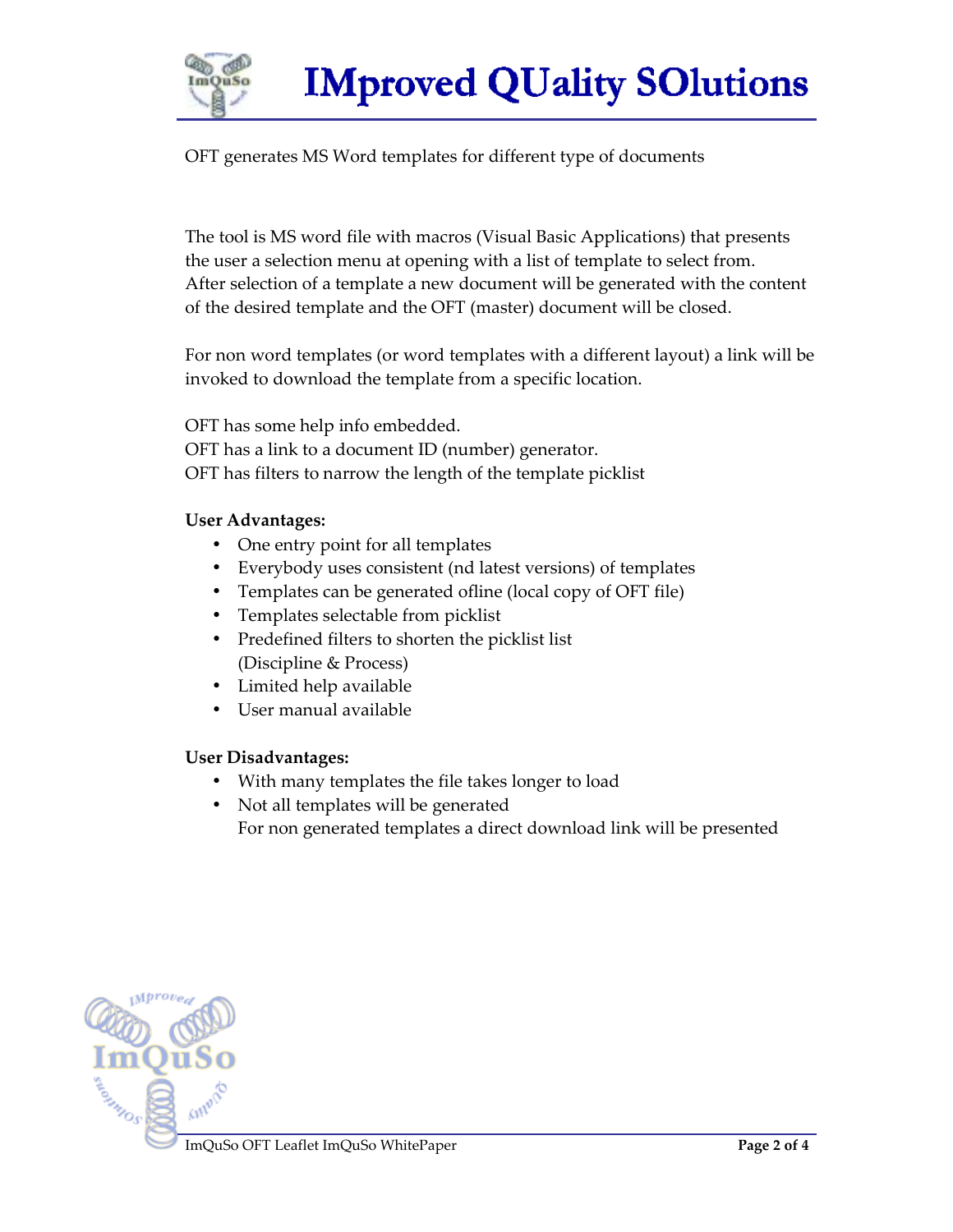

**IMproved QUality SOlutions** 

### **Maintainer Advantages:**

- Usage of new OFT version is enforced when user is working online
- Different page headers and footers are supported (per template) No VBA coding needed to add new headers & footers
- Different front section (first pages) supported (per template) No VBA coding needed to add new front section
- Different content languages are supported (per template) Simple VBA coding needed to add new languages (spell check)
- No VBA coding needed to add new templates (only configuration) (with existing header & footer and language)
- No VBA coding needed to manage picklist filters
- Logging of template generation count (Template specific generation count logging is an option)
- New OFT version message text supported (Display list of changes)
- Some simple configuration checks test built-in
- Special maintenance menu available (Password protected)
- Logging of maintenance entry password errors
- General/custom document properties (for all generated templares) are supported
	- e.g OFT version
- Template specific general/custom document properties are supported e.g. template name and version
- Easier to manage templates sources

#### **Maintainer Disadvantages:**

- Styles apply to all templates generated by the OFT
- Simple VBA coding needed to add new language
- With many templates the file becomes very large
- Maintenance manual not yet available